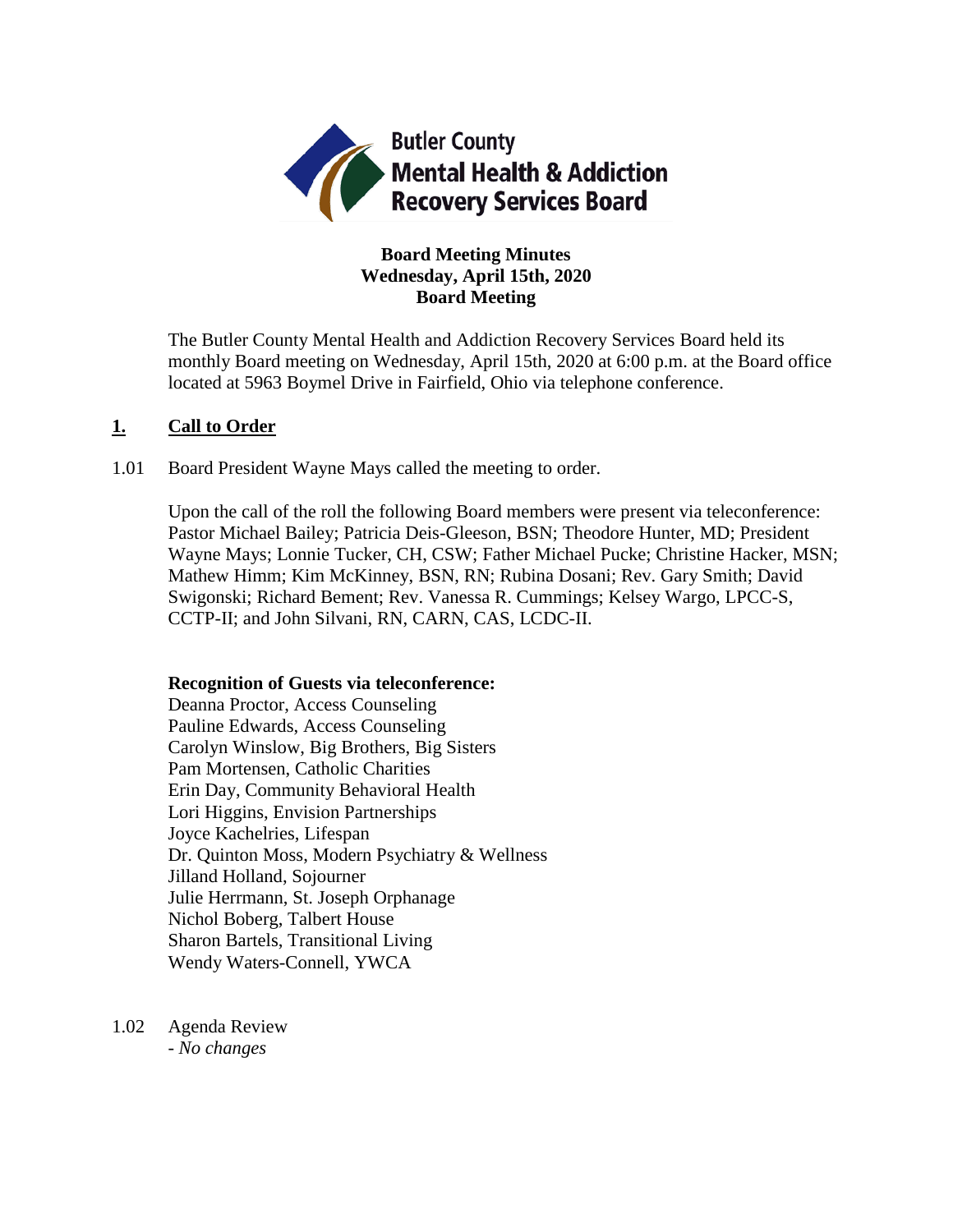1.03 Public Comments on the Agenda - *No comments*

# **2. Board Communication & Announcements**

#### 2.01 Executive Director's Report

# I. **Coronavirus Updates**

Federal/National – Some loans, grants, relief funds, stimulus business association loans or paycheck protection plans have been offered. Many of the providers have taken advantage and have submitted applications. One of the providers have received funding through the PPP (Paycheck Protection Program) to offset losses due to the coronavirus pandemic to Dr. Rasmus's knowledge so far.

State – Board executive directors will be on a call with Senator Portman on Thursday, April 16<sup>th</sup> to talk about the behavioral health status and needs.

Crisis Stabilization and Withdrawal Management funding can be used for behavioral health supports in general, services, and personal protective equipment.

By request, the ODMHAS sent out a survey to their providers. It ultimately reached 323 Medicaid providers and almost 500 prevention, treatment and recovery providers in the state of Ohio. The State will be analyzing the results.

Local - The Board is working with the county health department to assist with the county's homeless isolation and quarantine center. Beckett Springs will be the provider for the BH services. A site still has not been established.

The county has assessed the tax revenues. Preliminary estimates predict so far that they have been down between  $13 - 20\%$ . There has not been any reductions in funding or layoffs so far.

# II. **Board VP & Committee Assignments for FY2021**

To date, Mathew Himm is the only VP candidate. Mathew Himm and Christine Hacker have agreed to continue as MH and ARS committee chairs for FY2021. Jennifer Coats will email the committee roster to the board members. If interested, please email Pat Deis-Gleeson about being on any committees including the Board Development, Addiction Recovery Services, and Mental Health Committees.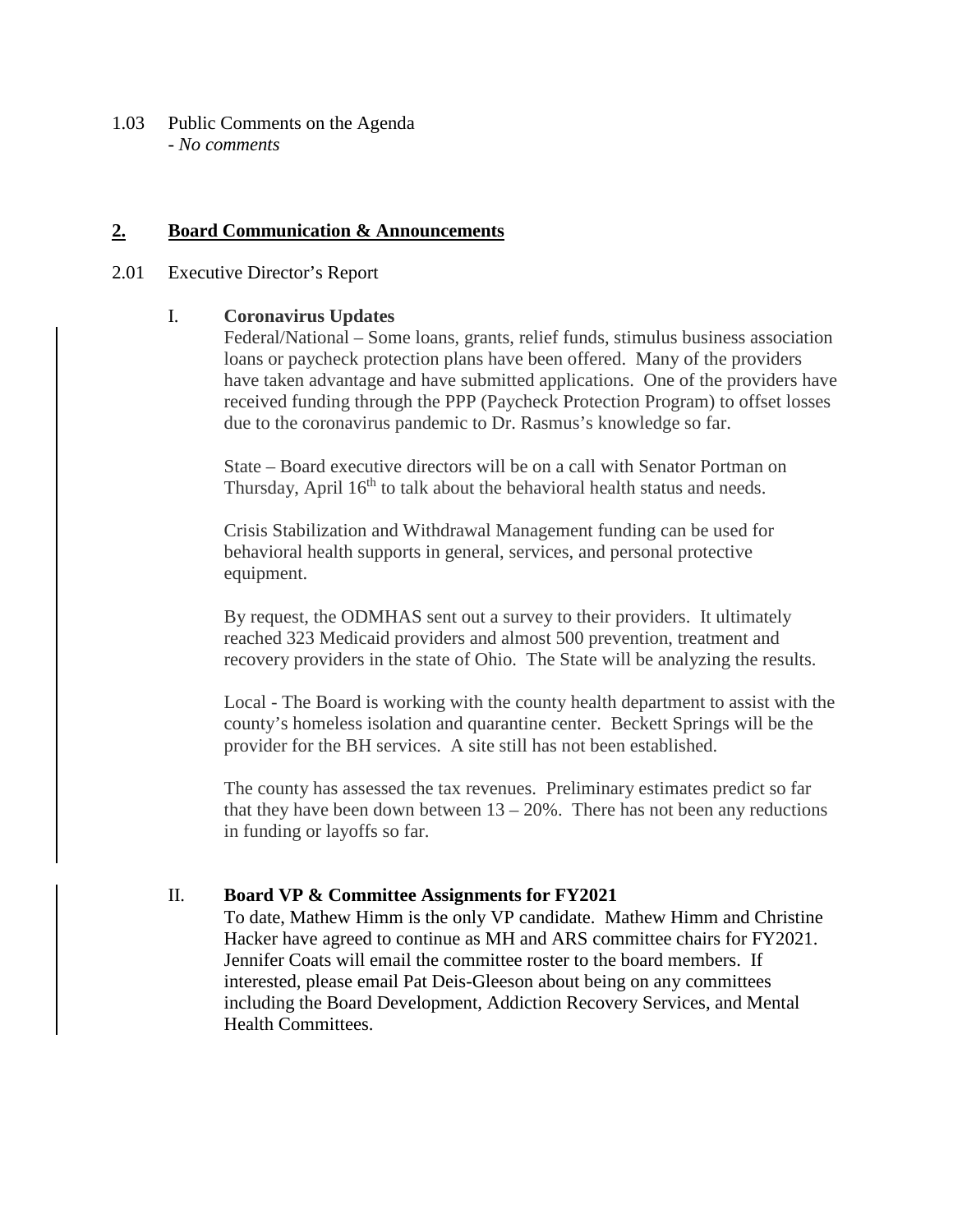- III. Cherry, Heather. "**Coronavirus Is Seriously Triggering My OCD**," *SELF*, 10 Apr. 2020,<https://www.self.com/story/coronavirus-ocd> Obsessive-compulsive disorder (OCD) is marked by repetitive thoughts, mental pictures, or impulses that give way to compulsions or behaviors that feel necessary in order to tame the obsessions, according to the National Institute of Mental Health (NIMH). Many people who have never dealt with these types of feelings before may be feeling something similar due to the coronavirus. Behaviors that may have seemed irrational before may not seem so because of the current circumstances. It is more difficult to determine whether the symptoms point to a diagnosable condition. If symptoms significantly interfere with every aspects of an individual's life, it is a good idea to check in with a mental health professional.
- V. Burch, Kelly. "**How to deal with life's uncertainty and the stress it causes**," *INSIDER*, 12 Apr. 2020, [https://ww.insider.com/how-to-deal-with](https://ww.insider.com/how-to-deal-with-uncertainty)[uncertainty](https://ww.insider.com/how-to-deal-with-uncertainty)

Research shows that uncertainty can be appealing during certain activities but large scale uncertainty that many people have felt during the coronavirus pandemic is much more difficult to handle. This uncertainty has to do with safety and safety of loved ones. It is a major cause of stress. It interrupts an individual's ability to plan for the future. One's brain makes decisions for the future based on past experiences. When the future is uncertain or is experiencing new and can't rely on the past to inform decision making, it causes anxiety. Fear of the unknown can trigger a physiological state of stress which can activate the fightor-flight response, which results in physical changes like hormone surges and an increased heart rate. Over time, chronic stress can have a negative impact on health, including cardiovascular disease and memory loss.

VI. Community Updates – Tiffany Lombardo and Scott Fourman Hamilton County Public Health Mobile Unit for the syringe exchange is not coming to the Fairfield or Middletown sites. Access Counseling has been providing supplies and services at the Middletown location during the times that the van is typically at that site.

The Board has been working with the coroner to get weekly updates on overdose deaths and suicides. There have been five overdose deaths and one suspected suicide in the month of April, which is down from April 2019. There was a drug anomaly on April  $4<sup>th</sup>$  with a spike of 10 ER visits in one day due to suspected overdoses. There is a suspicion that it was due to substances including methamphetamine testing positive for fentanyl across the county.

The care coordinators with the Hopeline continue to provide outreach services by giving referrals and offering Narcan kits when needed. All of the addiction agencies are continuing to serve clients to the best of their ability based on capacity. They have all been able to convert to telehealth to some degree.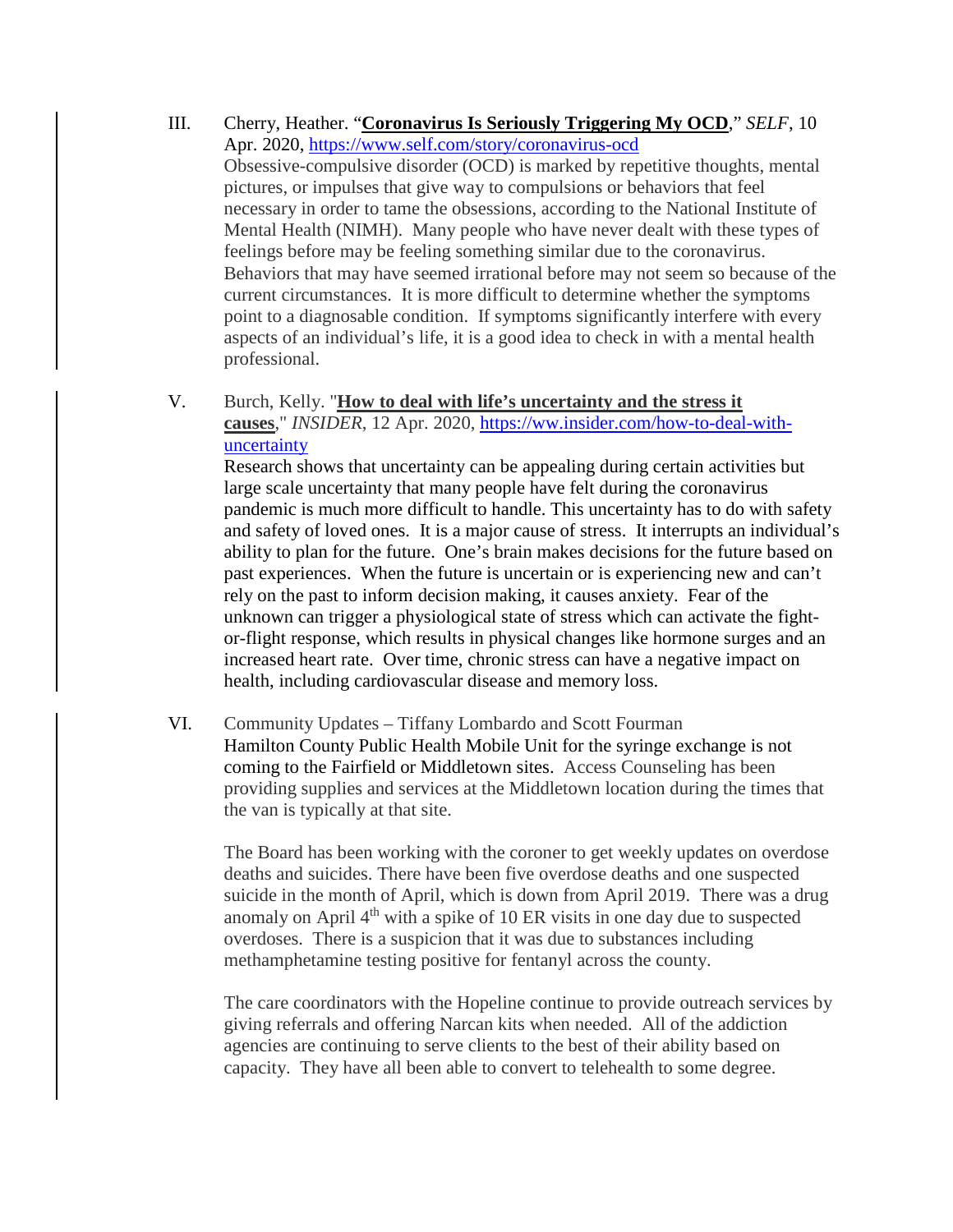# **3. Consent Agenda**

3.01 Consent Agenda Items A. April 1st Board Meeting Minutes

> *Dr. Hunter motioned to approve the items in the consent agenda. Ms. Hacker seconded the motion. The vote carried the motion.*

# **4. New Business**

# 4.01 **February Financial Report**

Mr. Rhodus shared the February Financial Report. The total funds collected were \$8,013,210, total administration expenditures were \$1,057,179. Contract payments were \$10,151,813 with a current cash balance of \$17,054,487. All of these numbers were very typical for this point in the fiscal year.

*Mr. Tucker motioned to approve the February Financial Report. Pastor Bailey seconded the motion. The vote carried the motion.*

# 4.02 **Beckett Springs Budget Revision**

This is a Board requested increase in the amount of \$4,060 to establish a budget for the homeless isolation and quarantine center and to support indigent psychiatric and overdose behavioral health clients. The contract is not to exceed \$862,970.

*Ms. McKinney motioned to approve the Beckett Springs Budget Revision. Mr. Silvani seconded the motion. The vote carried the motion.*

# 4.03 **Dean Langevin Contract**

Dean Langevin is the public relations consultant for the Board. This is an agreement to extend his contract for an additional year with the amount not to exceed \$20,000 including tax levy and non-levy promotional activities.

*Ms. Deis-Gleeson motioned to approve the Dean Langevin Contract. Ms. Hacker seconded the motion. The vote carried the motion.*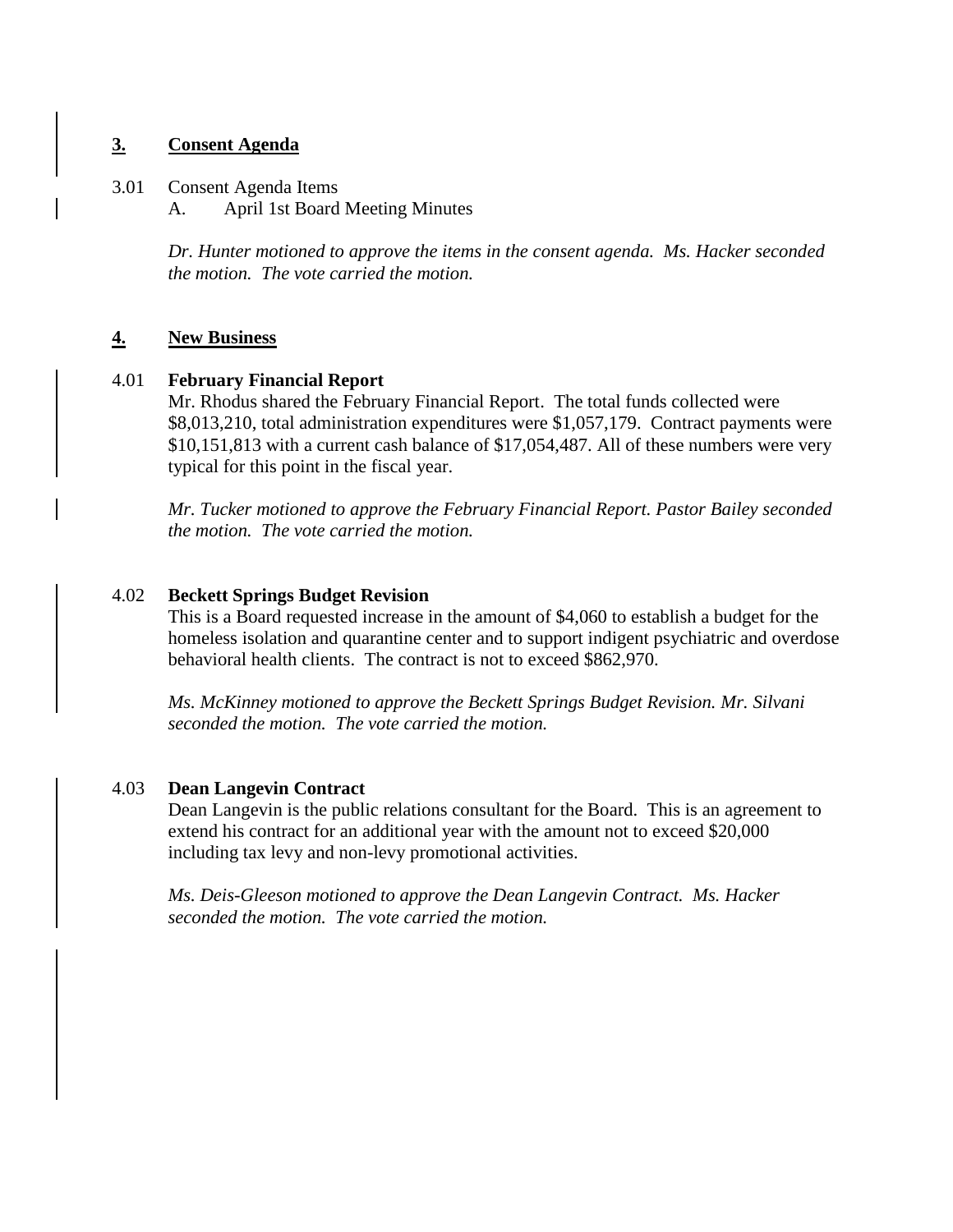#### 4.04 **TLC Lease**

The county commissioners lease to the Board, who then leases to TLC, which includes property and/or building. It is a 40 year lease in the amount of \$1 and is expiring at the end of April. The amendment is for an 18 month extension.

*Ms. Hacker motioned to approve the TLC Lease. Mr. Silvani seconded the motion. President Mays abstained from the vote. The vote carried the motion.*

# 4.05 **Fair Avenue Lease**

Sojourner has a residential treatment facility in a building owned by the BCMHARS Board. The annual base rent in the amount of \$75,264 will not be increased.

*Rev. Cummings made a motion to amend the Fair Avenue Lease to update the Board's address and to delete the sentence on page four, section seven that reads, "The Lessor shall pay for landscaping and mowing through November 30, 2020."*

*Rev. Cummings motioned to approve the Fair Avenue Lease with the amendment. Rev. Smith seconded the motion with the amendment. The vote carried the motion with the amendment.*

# 4.06 **Dr. Michael Miller Contract**

Dr. Miller is the chief financial officer for the Board. This is an agreement to extend his contract for an additional year in the amount of \$24,804 in 12 equal monthly installments of \$2,067.

*Rev. Cummings motioned to approve the Dr. Michael Miller's contract. Ms. Dosani seconded the motion. The vote carried the motion.*

# 4.07 **Families First Coronavirus Response Act Policy**

The Federal Family First Coronavirus Response Act (FFCRA) is the new paid sick leave and expanded family and medical leave federal legislation related to COVID-19. These provisions will apply from April 1, 2020 through December 31, 2020.

The Board has created a Families First Coronavirus Response Act Policy. The intention is to protect the health of the Board employees and community, while ensuring compliance with the requirements of the FFCRA.

*Mr. Tucker motioned to approve the Families First Coronavirus Response Act Policy. Rev. Smith seconded the motion. The vote carried the motion.*